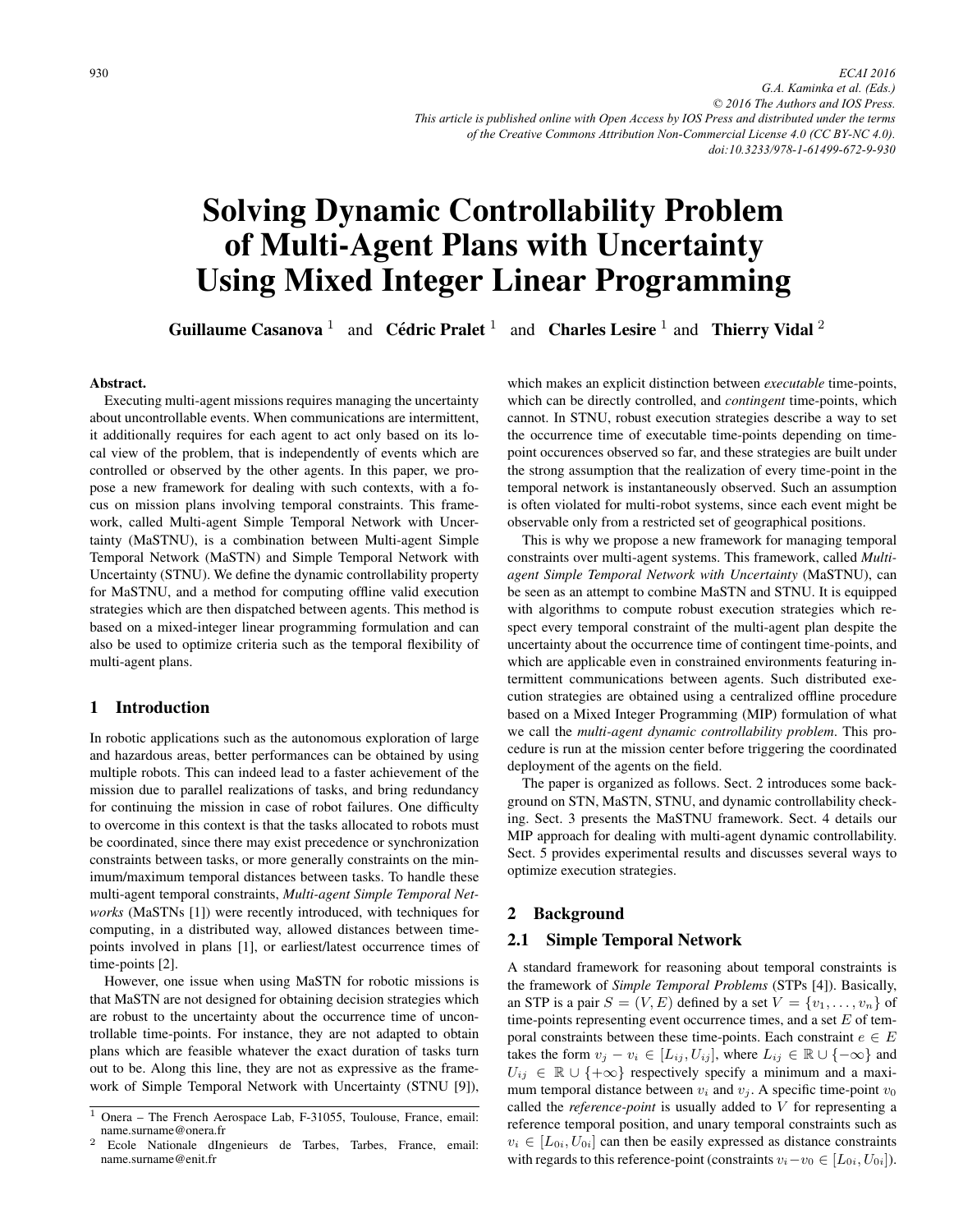STPs have a natural graphical representation called *Simple Temporal Networks* (STNs), which contain one vertex per time-point in V and one edge  $v_i \rightarrow v_j$  labeled by  $[L_{ij}, U_{ij}]$  per temporal constraint in  $E$ . STNs are appealing in practice to deal with temporal aspects because several problems that can be formulated on STNs are solvable in polytime [4], such as determining whether there exists an assignment of time-points satisfying all temporal constraints.

STNs were extended to deal with multi-agent problems on one hand and with uncertain temporal durations on the other hand. Thereafter, we give some background on these two distinct extensions.

## 2.2 Multi-agent Simple Temporal Network

STNs were extended to a multi-agent context, where time-points are not controlled by a single agent but are instead partitioned among a set of agents A. This extension is called MaSTN for *Multiagent Simple Temporal Network* [1]. Formally, an MaSTN is defined by:

- a set of *local STNs* (one per agent  $a \in A$ ); the *local* STN associated with agent a, denoted by  $S_L^a$ , is defined by  $V^a$ , the set of *local* time-points owned by  $a$ , and  $E_L^a$ , the set of *local* edges which connect only time-points in  $V^a$ ;
- a set of *external* edges  $E<sub>X</sub>$ , each of which constrains the temporal distance between two time-points belonging to distinct agents; apart from its local edges in  $E<sub>L</sub><sup>a</sup>$ , each agent a is aware of the subset of external constraints which hold on one of its local vertices.

Fig. 1 gives an example of an MaSTN involving three agents A, B, C. Agent A (resp. B and C) owns variables  $v_1^A$  to  $v_6^A$  (resp.  $v_1^B$ to  $v_8^B$  and  $v_1^C$  to  $v_8^C$ ). Edge  $(v_1^A, v_2^A)$  is an example of a local edge for agent A. Edge  $(v_3^A, v_3^B)$  is an example of an external edge in  $E_X$ . It enforces some synchronization between agents A and B.

MaSTN algorithms were defined to compute, in a distributed way, possible temporal distance between pairs of time-points (distributed partial path-consistency algorithms [1]), as well as earliest/latest dates associated with time-points (distributed arc-consistency algorithms [2]).



Figure 1. Example of a Multi-agent STN involving 3 agents A, B, C (one line per agent)

# 2.3 Simple Temporal Network with Uncertainty

In another direction, STNs were extended to *Simple Temporal Networks with Uncertainty* (STNUs [9]) in order to represent *uncertain* durations, that is durations whose value is fixed by an external process rather than by the planning agent itself.

Formally, an STNU is a triple  $(V, E, C)$ , where V is a set of timepoints, E is a set of *requirement* links, and C is a set of *contingent* links. Each requirement link is defined as in standard STN. Each contingent link is defined by a pair of time-points  $(v_i, v_j)$  and by a temporal interval  $[L_{ij}, U_{ij}]$  with  $0 < L_{ij} < U_{ij} < \infty$ . The duration

of such a contingent link, that is distance  $v_i - v_i$ , is known to be between  $L_{ij}$  and  $U_{ij}$ , but its precise value is not controlled. In this case,  $v_i$  and  $v_j$  are respectively called the *activation* time-point and the *contingent* time-point. Last, a time-point cannot be the contingent time-point of two distinct contingent links. Any time-point which is not a contingent time-point for some contingent link is called an *executable* time-point. In the following, we denote by  $V_E$  the set of executable time-points and by  $V_C$  the set of contingent time-points.

Fig. 2 gives an example of an STNU involving six time-points plus the reference time-point  $v_0$ . Requirement links such as  $v_2^B - v_1^B$ [4, 6] are depicted using continuous lines, while contingent links such as  $v_1^B - v_1^A \in [1, 4]$  are depicted using dashed lines. In this STNU, the set of executable time-points is  $V_E = \{v_1^A, v_2^A, v_2^B, v_3^B\}$  and the set of contingent time-points is  $V_C = \{v_1^B, v_3^A\}.$ 

The fundamental problem associated with an STNU is to determine whether it is *dynamically controllable*, which informally means that there exists a way to dynamically assign values to executable time-points depending on observations collected, so that all requirement links are satisfied whatever the precise values of contingent links turn out to be at execution time.

More formally, dynamic controllability over STNU can be defined as follows. First, a *projection* of an STNU is an STN obtained by replacing each contingent link  $v_i - v_i \in [L_{ij}, U_{ij}]$  by a deterministic link  $v_j - v_i \in [d, d]$  with  $d \in [L_{ij}, U_{ij}]$ . A *schedule* is an assignment of values to all time-points. An execution strategy  $R$  can then be defined as a mapping from projections to schedules. An execution strategy  $R$  is said to be *valid* when for every projection  $p$ , schedule  $R(p)$  satisfies all requirement links. An execution strategy R is said to be  $dynamic$  iff for every executable time-point  $v$  and every projections  $p_1, p_2$  of the STNU, if the assignment of all time-points scheduled before v are the same in  $R(p_1)$  and  $R(p_2)$ , then the values assigned to v in  $R(p_1)$  and  $R(p_2)$  are the same. In other words, the execution time of  $v$  can only depend on the information gathered before executing v. Last, an STNU is Dynamically Controllable (DC) iff there exists an execution strategy with is both valid and dynamic.

The STNU provided in Fig. 2 is dynamically controllable, and a valid dynamic execution strategy can be: (a) execute  $v_1^A$  at time 0, (b) wait for  $v_1^B$  to happen, (c) execute  $v_2^B$  at time  $v_1^B + 4$ , (d) execute  $v_2^A$  at time  $v_2^B + 6$ , (e) execute  $v_3^B$  at time  $v_2^B + 6$ , (f) wait for  $v_3^A$  to happen.



Figure 2. Example of dynamically controllable STNU

## 2.4 Checking Dynamic Controllability using MIP

Several algorithms do exist for checking dynamic controllability [9, 7, 5]. One of them consists in using graph-based algorithms for com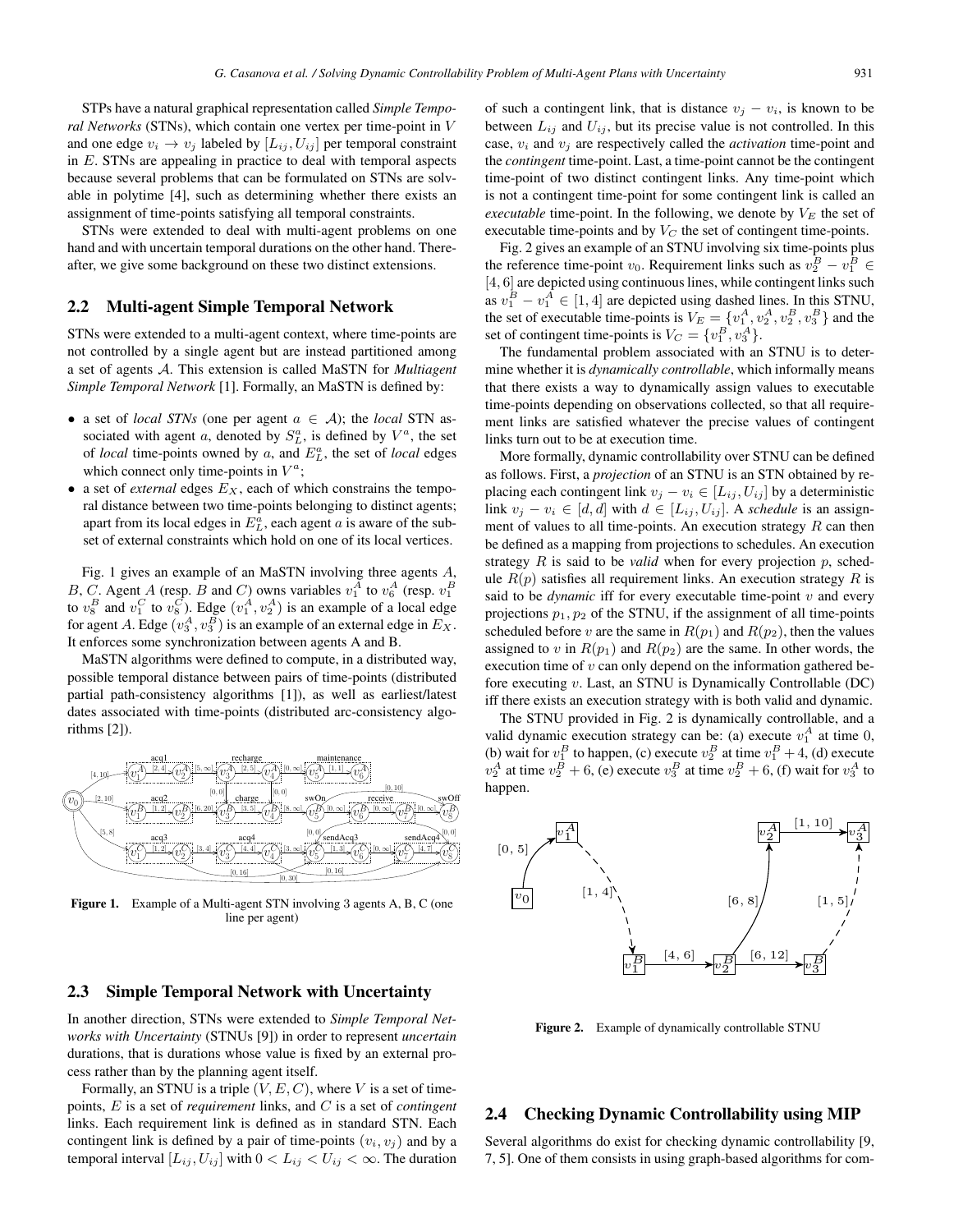puting mandatory *wait* constraints on requirement links. A wait constraint  $(v_k, w_{ijk})$  on a requirement link  $(v_i, v_j) \in E$  means that  $v_j$ can only be executed either after  $v_k$  is executed, or after  $w_{ijk}$  time units since the execution of  $v_i$ .

In a completely different direction, DC checking on STNUs can also be formulated as a Mixed-Integer linear Program (MIP) [3]. One advantage of such a MIP formulation is that it can be adapted for answering more general queries, such as minimally updating time bounds on contingent links such that a non-DC STNU becomes DC.

Fig.3 gives the disjunctive linear model introduced in [3], from which a MIP model can be obtained using some linearization steps. Roughly speaking, the model contains two continuous decision variables  $l_{ij}$  and  $u_{ij}$  for each pair of time-points  $(v_i, v_j)$ . Variables  $l_{ij}$ and  $u_{ij}$  respectively represent the lower and upper bounds imposed on the distance  $v_j - v_i$  between time-points  $v_i$  and  $v_j$ . The model also contains a set of continuous wait variables  $w_{ijk}$  (one variable per triple of time-points  $(v_i, v_j, v_k)$  such that  $v_k$  is a contingent timepoint). These variables have the same meaning as seen previously. Discrete decision variables are present in the MIP model after the linearization process. If a solution is found to the problem, then the STNU is DC. See [3] for details concerning the correctness of the modeling and the linearization process.

An optimization function  $f_{opt}$  can easily be added to the model, for instance to maximize the flexibility of solutions by using  $f_{opt} =$  $\sum$  $\sum_{i < j} (u_{ij} - l_{ij}).$ 

$$
\forall (v_i, v_j) \in E, L_{ij} \le l_{ij} \le u_{ij} \le U_{ij}
$$
\n
$$
(1)
$$

$$
\forall (v_i, v_j) \in C, (l_{ij} = L_{ij}) \land (u_{ij} = U_{ij})
$$
\n
$$
\{l_{ik} \le u_{ij} + l_{jk} \le u_{ik}\}\tag{2}
$$

$$
\forall v_i, v_j, v_k \in V, \begin{cases} \n\lim_{i \to \infty} \leq l_{ij} + u_{jk} \leq u_{ik} \\ \nu_{ik} \leq u_{ij} + u_{jk} \\ \nl_{ij} + l_{jk} \leq l_{ik} \n\end{cases} \tag{3}
$$

$$
\forall (v_i, v_k) \in C, \forall v_j \in V_E, (l_{jk} < 0) \lor \begin{pmatrix} u_{ij} \leq l_{ik} - l_{jk} \\ l_{ij} \geq u_{ik} - u_{jk} \end{pmatrix} \tag{4}
$$

$$
\forall (v_i, v_k) \in C, \forall v_j \in V_E, u_{ik} - u_{jk} \le w_{ijk}
$$
 (5)

$$
\forall (v_i, v_j) \in E, \forall v_k \in V_C, \, \min(l_{ik}, w_{ijk}) \le l_{ij} \tag{6}
$$

$$
\forall (v_i, v_k), (v_m, v_j) \in C^2,
$$

$$
(w_{ijk} < 0) \lor (w_{ijk} - l_{mj} \le w_{imk}) \tag{7}
$$
\n
$$
\forall (v_i, v_k) \in C, \forall v_m, v_j \in V, \, w_{ijk} - u_{mj} \le w_{imk} \tag{8}
$$

Figure 3. Disjunctive linear model for encoding DC on STNU [3]

# 3 Multi-agent Simple Temporal Network with Uncertainty (MaSTNU)

## 3.1 Framework Definition

As explained in the introduction, STNU cannot be directly reused in a multi-agent setting, where each agent only controls a subset of the executable time-points and only observes the occurrence of a subset of the contingent time-points. This is why we introduce Multi-agent STNU (MaSTNU).

Formally, an MaSTNU is a quadruplet  $(A, V, E, C)$ , with A a set of agents and  $(V, E, C)$  an STNU (V denotes the set of executable and contingent time-points,  $E$  the set of requirement links, and  $C$  the set of contingent links). Additionally, as in MaSTN, time-points in V are partitioned among A, that is for every time-point  $v \in V$  there exists a unique agent  $a \in A$  which *owns* v, denoted by  $\textit{owner}(v) =$ a. Semantically speaking, if  $v$  is an executable time-point, then the owner of  $v$  is the agent which controls the execution of the event associated with  $v$ . If  $v$  is a contingent time-point, the owner of  $v$ is the unique agent which is assumed to instantaneously observe the realization of v. Time-points owned by other agents are not supposed to be directly observed, however information about their realization can be obtained thanks to external contingent links. Reference-point  $v<sub>0</sub>$  represents a clock synchronized between agent and is considered to be simultaneously owned by all agents.

In the following, for each agent  $a \in A$ ,  $V^a$  denotes the set of time-points owned by a, called the *local time-points* of a. We denote by  $E<sub>L</sub><sup>a</sup>$  (resp.  $C<sub>L</sub><sup>a</sup>$ ) the set of *local* requirement links (resp. contingent links), which hold only on time-points owned by a. Analogously to MaSTN, we also define  $E_X$  (resp.  $C_X$ ) as the set of *external* requirement links (resp. contingent links), which connect two time-points owned by different agents.

Fig. 4 gives an example of an MaSTNU involving two agents A and B, which respectively own time-points  $V^A = \{v_1^A, v_2^A, v_3^A\}$ and  $V^B = \{v_1^B, v_2^B, v_3^B\}$ . The link from  $v_1^A$  to  $v_1^B$  is an external contingent link, the link from  $v_2^B$  to  $v_2^A$  is an external requirement link, the link from  $v_1^B$  to  $v_2^B$  is a local requirement link, and there is no local contingent link. Semantically speaking, external contingent links model observations received by an agent, the source of these observations being owned by other agents. For instance, the source of a contingent link might be the start of a data transmission process triggered by one agent, and the target of this link might be the end of this data transmission process, observed by the receiving agent. As in MaSTN, external requirement links correspond to synchronization constraints between agents. For instance, they can serve to express that there must not be more than 10 time units between successive surveillances of a given area by two distinct agents.



Figure 4. Example of an MaSTNU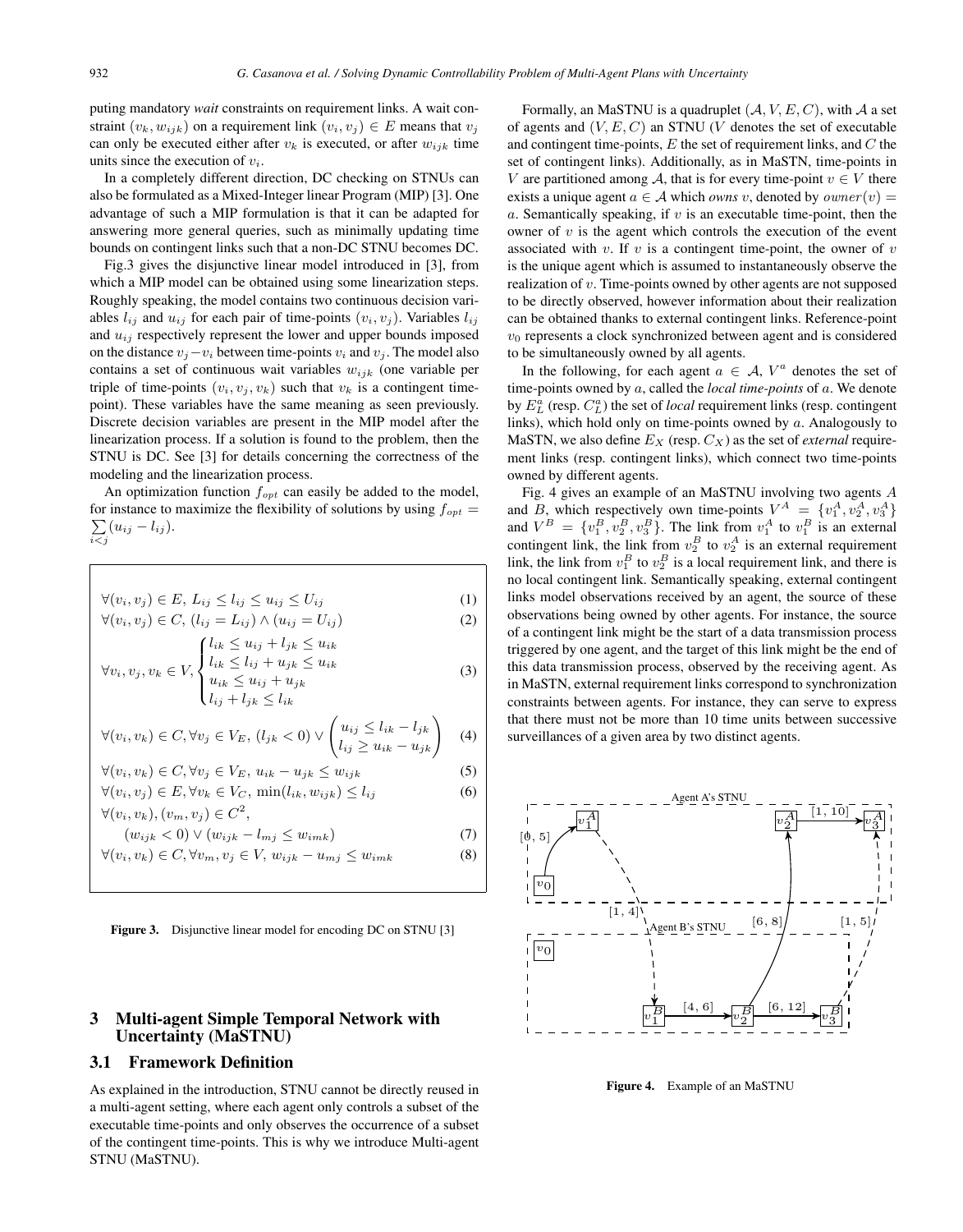## 3.2 Dynamic Controllability Revisited

The multi-agent nature of MaSTNU requires an adaptation of the dynamic controllability property. Indeed, given an MaSTNU  $(A, V, E, C)$ , computing a valid dynamic execution strategy for STNU  $(V, E, C)$  does not necessarily give an applicable multi-agent strategy. As an illustration, consider the MaSTNU provided in Fig. 4. The STNU associated with it is the STNU previously shown in Fig. 2. By considering the execution strategy seen for this STNU and by partitioning it between agents, we obtain the following strategy:

- for agent A: (a) execute  $v_1^A$  at time 0, (b) execute  $v_2^A$  at time  $v_2^B$  + 6, (c) wait for  $v_3^A$  to happen;
- for agent B: (a) wait for  $v_1^B$  to happen, (b) execute  $v_2^B$  at time  $v_1^B + 4$ , (c) execute  $v_3^B$  at time  $v_2^B + 6$ .

The issue with such a strategy is that agent  $A$  has no guarantee to be able to execute it, because it might not observe external time-point  $v_2^B$  owned by agent B.

This is why we introduce a new definition of dynamic controllability which is adapted to MaSTNU. Let  $(A, V, E, C)$  be an MaSTNU and let  $R$  be an execution strategy for the associated STNU  $(V, E, C)$ . Execution strategy R is said to be *distributed* iff for every projections  $p, p'$  (that is for every two possible assignments of the duration of contingent links) and for every agent  $a \in A$ , if schedule  $R(p)$  and schedule  $R(p')$  assign the same value to all contingent time-points owned by  $a$ , then they also assign the same value to all executable time-points owned by  $a$ . In other words, each agent only acts based on its own immediate observations, which means that the execution strategy is robust to the missing observations of external time-points.

An MaSTNU (A,V,E,C) is then said to be *dynamically controllable* iff STNU (V,E,C) admits an execution strategy which is *valid* (it induces schedules which satisfy all requirement links), *dynamic* (decisions are made only based on past information), and *distributed* (previous definition).

For the MaSTNU given in Fig. 4, an example of a valid, dynamic and distributed execution strategy is:

- for agent A: (a) execute  $v_1^A$  at time 4, (b) execute  $v_2^A$  at time 19, (c) wait for  $v_3^A$  to happen;
- for agent B: (a) wait for  $v_1^B$  to happen, (b) execute  $v_2^B$  at time  $v_1^B + 6$  if  $v_1^B \le 7$  and at time  $v_1^B + 4$  otherwise, (c) execute  $v_3^B$ at time  $v_2^B + 8$ .

In the following, we introduce techniques for checking DC for MaSTNU and for automatically computing distributed strategies.

# 4 Dynamic Controllability Check and Computation of Execution Strategies

To check DC for an MaSTNU  $(A, V, E, C)$ , we first check DC for STNU  $(V, E, C)$ . If this STNU is not DC, then the MaSTNU is not DC either, because acceptable execution strategies for MaSTNU are more restricted than acceptable execution strategies for STNU. Otherwise, if STNU  $(V, E, C)$  is DC, we perform additional operations to determine whether the original MaSTNU is DC.

## 4.1 From one MaSTNU to a set of local STNUs

The key idea in our method is to transform the original MaSTNU S into a *distributed* MaSTNU, which contains no external link between agents, and then to partition this distributed MaSTNU into a set of local STNUs  $\{S^a | a \in \mathcal{A}\}\$ . Fig. 5 shows an example of such a process. The reason why we consider distributed MaSTNUs as the transformation target is that if each agent  $a \in A$  uses a valid dynamic execution strategy  $R^a$  for its own local STNU  $S^a$ , then the global strategy obtained by joining strategies  $R^a$  is valid and dynamic, and it is also distributed because we are sure that in  $R^a$ , each agent acts only based on the observations it is supposed to get at execution (no possible occurrence of external time-points in the execution strategy thanks to the partitioning). In other words, the set of local execution strategies  $\{R^a \mid a \in \mathcal{A}\}\$ allows to dynamically control the MaSTNU.

Globally, to transform the original MaSTNU into a set of local STNUs, we need to perform two kinds of operations:

- 1. to replace external requirement links of the original MaSTNU by requirement links which are local to agents, as done in Fig. 5 for external constraint  $v_2^A - v_2^B \in [6, 8]$  which will necessarily be satisfied thanks to the two internal requirements  $v_2^A - v_0 \in [19, 19]$ and  $v_2^B - v_0 \in [11, 13]$  which are present in the partitioned MaSTNU; the introduced local requirement links can be stronger than in the initial MaSTNU, and they are implicitly used to coordinate agent actions;
- 2. to remove external contingent links and to replace them by local contingent links, as done in Fig. 5 for  $(v_1^A, v_1^{\overline{B}})$  which is replaced by  $(v_0, v_1^B)$ ; more generally, the external source v of a contingent link  $(v, w)$  must be replaced by a local source u contained in the agent which owns w.

The way these two operations are realized is presented in the two following sections. Compared to DC reasoning on STNU, it is worth mentioning that the transformation of the original MaSTNU into several local STNUs is a *combinatorial decision problem*, because for instance there is not necessarily a unique way of distributing/sharing the satisfaction of external requirement links among agents, or a unique way of reassigning the contingency source of a contingent time-point. The associated decision problem is formalized using a MIP model, which allows us to reuse elements from the existing MIP model given in Sect. 2.4 for standard STNUs. In the MIP model built, we capture several constraints guaranteeing the satisfaction of the external requirement links of the original MaSTNU, and several constraints guaranteeing that the local contingency assumptions made in the distributed MaSTNU are not restrictive with regards to the set of possible scenarios covered by the external contingent links of the original MaSTNU. By adding a linear optimization function, MIP solvers can then be used to find an optimal distribution of temporal constraints such that all local STNUs are DC.

*In the following, as in the MIP model of DC for STNU, we use, for every*  $i < j$ *, variables*  $l_{ij}$  *and*  $u_{ij}$  *to represent the lower and upper bounds imposed on the distance*  $v_j - v_i$  *between*  $v_i$  *and*  $v_j$ *. Moreover, for*  $i < j$ *, we also use*  $u_{ji}$  *as a substitute for*  $-l_{ij}$ *.* 

## 4.2 Internalization of external requirement links

Let us consider an external requirement link  $e = (v_i, v_j)$ , with  $\text{owner}(v_i) = a, \text{owner}(v_j) = b, a \neq b.$  Initially, e is labeled by  $[L_{ij}, U_{ij}]$ . The main issue is that a and b might not have enough information during execution to ensure that e is respected. For example, if b waits to observes  $v_i$  before executing  $v_i$  then it might fail at respecting e if the delay for observing  $v_i$  is greater than  $U_{ij}$ . Similarly,  $a$  has no information about when it should be executing  $v_i$  in a way such that  $b$  can execute  $v_i$  and respect  $e$ .

To make sure that the upper bound of  $e$  is respected during execution without using any communication between  $a$  and  $b$ , it suffices to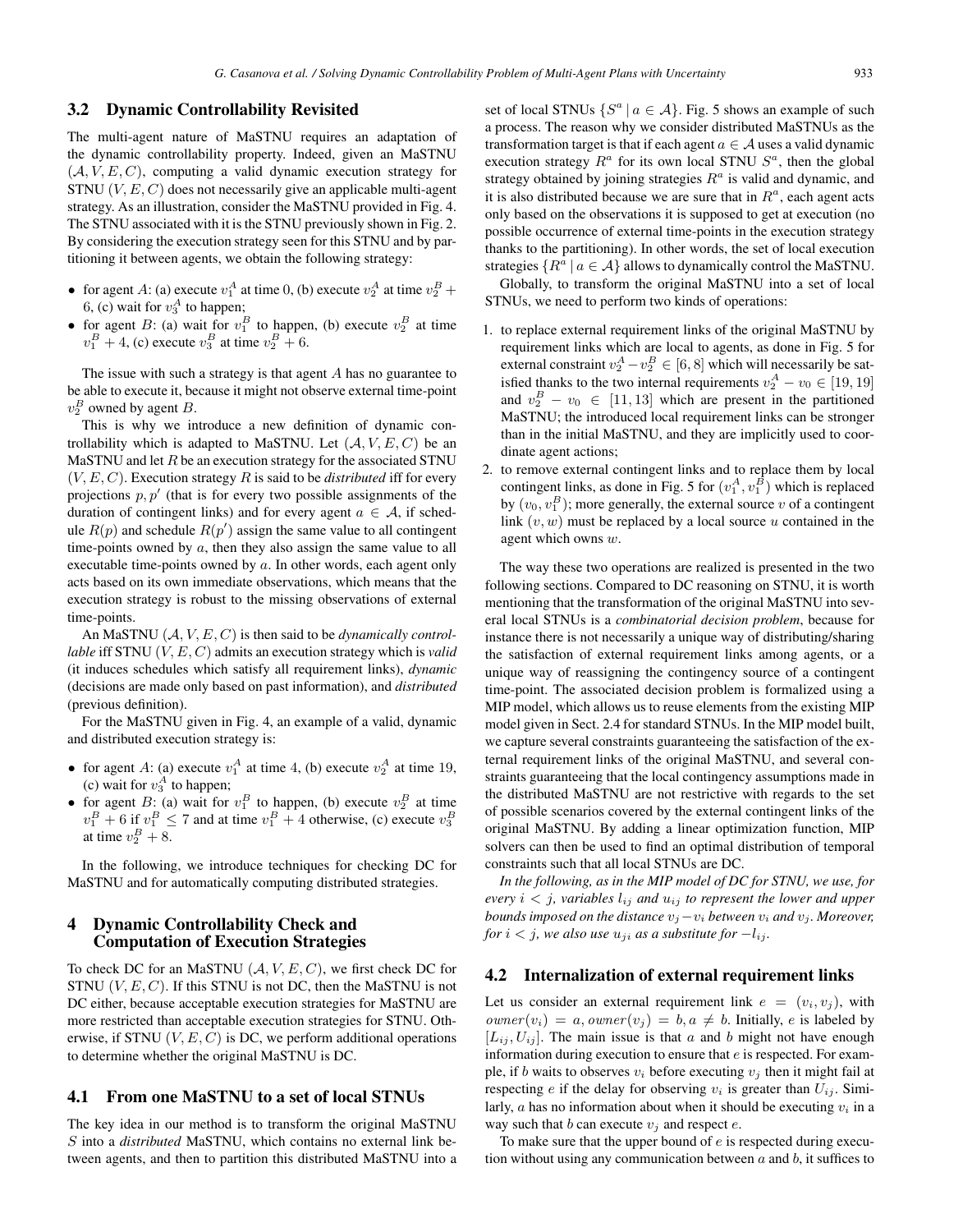

Figure 5. Original MaSTNU and its partitioning

find a path  $p = [p_1, ..., p_k]$  composed of time-points, such that:

- 1. each link  $(p_i, p_{i+1})$  involved in p is either an internal link  $(owner(p_i) = owner(p_{i+1})$ , or an external contingent link  $((p_i, p_{i+1}) \in C_X \text{ or } (p_{i+1}, p_i) \in C_X);$
- 2. path p defines a path from  $v_i$  to  $v_j$  which is shorter than  $U_{ij}$ , so that if all constraints between time-points in  $p$  are satisfied, then  $e$ is also satisfied.

Such paths are called *distributed paths*. A contingent link in a distributed path is necessarily satisfied at execution by definition. An internal requirement link in a distributed path is satisfiable by the agent holding it at execution as long as its local STNU is DC. Therefore, if all local STNUs are DC, then all constraints in path  $p$  are satisfiable at execution, and therefore the original external requirement link is satisfiable as well. Similar distributed paths must be found to justify that the lower bound of  $e$  is satisfied.

In order to find such paths, it actually suffices to decide on the sequence of contingent links to use for justifying the satisfaction of bound  $u_{ij}$ , because successive links which are internal to a single agent can be harmlessly collapsed into a single internal link thanks to the path consistency property over STNU. See Figure 6 for an illustration of a path  $p = [v_i, v_{k_1}, v_{l_1}, v_{k_2}, v_{l_2}, \ldots, v_{k_n}, v_{l_n}, v_j]$  covering the satisfaction of requirement link  $(v_i, v_j)$ . On this example, the satisfaction of requirement link  $(v_i, v_j)$  is covered by the satisfaction of some requirement over  $(v_i, v_{k_1})$  and  $(v_{l_1}, v_j)$ ; the satisfaction of  $(v_{l_1}, v_j)$  is itself covered by the satisfaction of some requirement over  $(v_{l_1}, v_{k_2})$  and  $(v_{l_2}, v_j)$ ... and so on until there is no more external link to satisfy. Informally speaking, the path built use a sequence of quadrilaterals, and it introduces some new temporal distance constraints with regards to time-points which are correlated through contingent links. Exploiting these correlations is the only way to be robust to the absence of communication. Also, thanks to the path consistency property again, by imposing that local STNUs must be DC, it suffices to search for distributed paths which cross each agent at most once.

In order to formalize such a process, we define two sets:

• set  $\overline{E_X}$  which contains all possible external links which are not contingent links, and therefore might require justification; this set is given by  $\overline{E_X} = \{(v_i, v_j) \in V^2 \mid (owner(v_i) \neq owner(v_j)) \land$  $((v_i, v_j) \notin C_X)) \wedge ((v_i, v_j) \notin C_X))$ ;



**Figure 6.** Justification path for an external requirement link between  $v_i$ and  $v_i$ 

- set Q which contains all quadruplets  $(v_i, v_j, v_k, v_l)$  such that
	- $-(v_i, v_j) \in \overline{E_X}$  is an external requirement link whose satisfaction which might have to be justified when building justification paths;
	- $(v_k, v_l)$  is associated with a contingent link which can be used in the justification for  $(v_i, v_j)$ , which means that (1) either  $(v_k, v_l) = (v_0, v_0)$  (case in which the upper bound  $u_{ij}$ ) over  $v_j - v_i$  is justified by a path through the reference timepoint), (2) or  $(owner(v_k) = owner(v_i)) \wedge ((v_k, v_l) \in C_X \vee$  $(v_l, v_k) \in C_X$ ).

Note that the size of  $Q$  is at most cubic in the number of timepoints, since  $v_k$  and  $v_l$  are related by a contingent link and because a contingent time-point can only have a unique contingent link pointing to it.

To model the requirement to cover external requirement links by distributed paths, we introduce a MIP modeling which uses the following variables:

- $\forall (v_i, v_j) \in \overline{E_X}, b_{ij} \in \{0, 1\}$  is a boolean decision variable encoding that we need to justify external requirement link  $v_i - v_i \leq$  $u_{ij}$ ;
- $\forall (v_i, v_j, v_k, v_l) \in Q$ ,  $z_{ijkl} \in \{0, 1\}$  is a boolean decision variable encoding that contingent link between  $v_k$  and  $v_l$  (either link  $(v_k, v_l)$  or link  $(v_l, v_k)$ ) is used to justify the satisfaction of  $v_j - v_i \leq u_{ij};$
- $\forall (v_i, v_j) \in \overline{E_X}, h_{ij} \in [0, H]$  are decision variables encoding the *height* of the justification of the satisfaction of  $v_i - v_i \leq u_{ij}$ , with H a constant equal to max $(|A| - 2, |C_X|)$ ; these height variables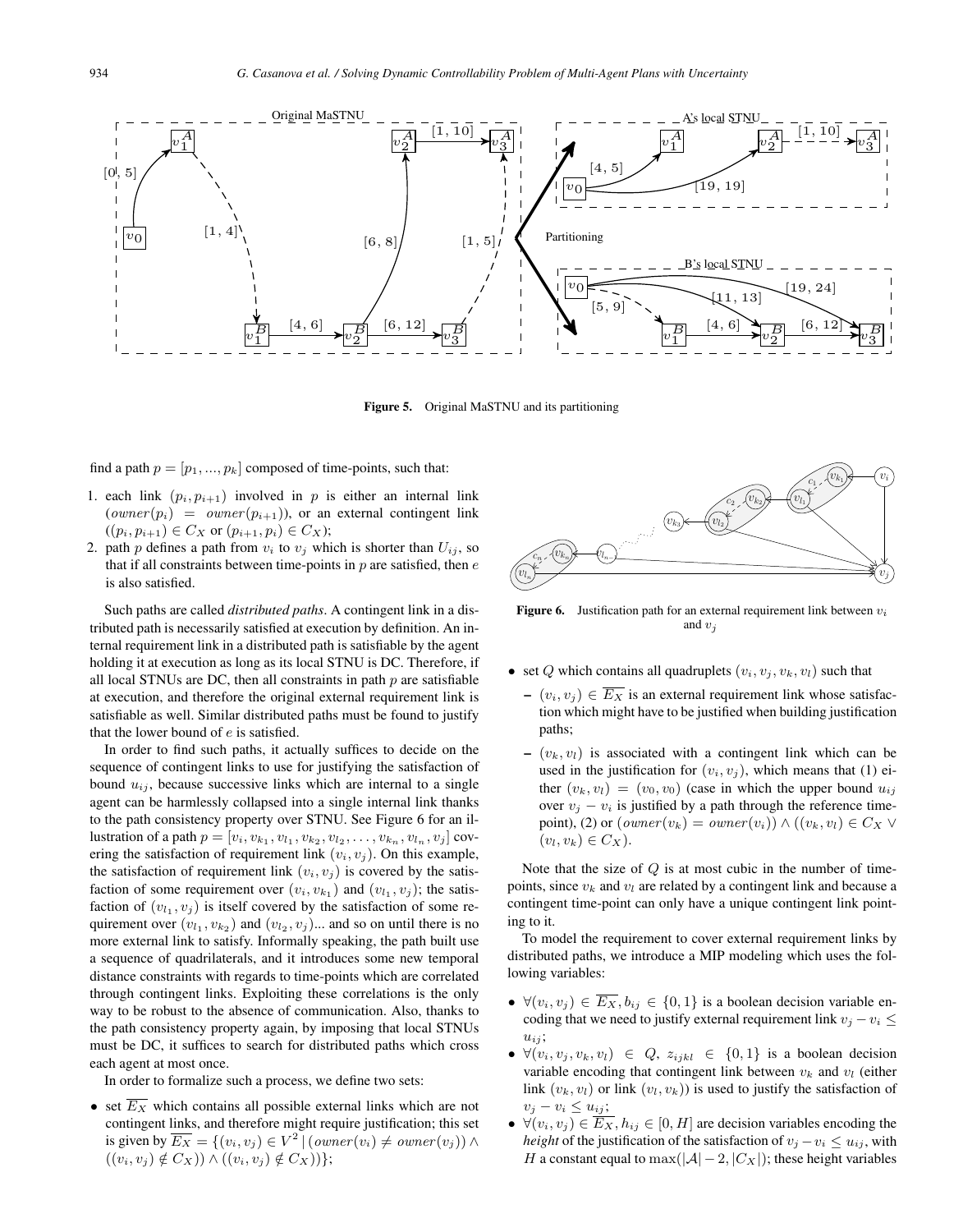are used to avoid cycles, that is to avoid cases in which the satisfaction of the upper bound on an external link  $e$  is justified by the upper bound associated with an external link  $e'$ , and in which the upper bound of  $e'$  is justified by the upper bound of  $e$ ; see Fig. 7 for an illustration of what could happen without preventing cycles in justifications; it also helps bounding the search process since it suffices to consider distributed paths which cross each agent at most once and each contingent link at most once, which explains the value chosen for the upper bound of  $h_{ij}$ .



Figure 7. Cycles in justifications without the use of heights variables: the satisfaction of external requirement  $v_1^C - v_2^A \leq 1$  can be justified by the satisfaction of external requirement  $v_1^C - v_1^B \le 1$ , and reciprocally

We impose several linear constraints for representing the satisfaction of the external requirements by distributed paths. First, the lower and upper bounds associated with contingent links of the original MaSTNU cannot be shrinked:

$$
\forall (v_i, v_j) \in C_X, (l_{ij} \le L_{ij}) \land (u_{ij} \ge U_{ij}) \tag{9}
$$

Next, every external requirement link in the initial MaSTNU must be justified:

$$
\forall (v_i, v_j) \in E_X \text{ s.t. } U_{ij} \neq +\infty, \, b_{ij} = 1 \tag{10}
$$

$$
\forall (v_i, v_j) \in E_X \text{ s.t. } L_{ij} \neq -\infty, b_{ji} = 1 \tag{11}
$$

If an external requirement link (original or intermediate) must be justified, then there exists a unique contingent link justifying it:

$$
\forall (i,j) \in \overline{E_X}, b_{ij} = \sum_{(v_i, v_j, v_k, v_l) \in Q} z_{ijkl} \tag{12}
$$

An external requirement link is justified if there exists a shorter distributed path:

$$
\forall (i, j, k, l) \in Q, u_{ij} \ge u_{ik} + u_{kl} + u_{lj} + (z_{ijkl} - 1)M \quad (13)
$$

In the previous equation, M is a large constant equal to  $L_{ij} - U_{ik}$  –  $U_{kl} - U_{lj}$ , so that the constraint is always satisfied when  $z_{ijkl} = 0$ .

Then, every external requirement link used in a justification must also be justified (again, see Fig. 6 for an illustration):

$$
\forall (v_i, v_j, v_k, v_l) \in Q \text{ s.t. } (v_l, v_j) \in \overline{E_X}, z_{ijkl} \le b_{lj} \tag{14}
$$

Finally, we are preventing cycles in justifications thanks to the following set of constraints (in the following equation,  $H$  is the maximum value of  $h_{ij}$  variables):

$$
\forall (v_i, v_j, v_k, v_l) \in Q \text{ s.t. } (v_l, v_j) \in \overline{E_X}
$$
  

$$
h_{ij} + (1 - z_{ijkl})(H + 1) \ge h_{lj} + 1
$$
 (15)

Fig. 8 shows a representation of the MaSTNU obtained after the internalization process of external requirement links. In this example, A and B tighten internal constraints  $(v_0, v_1^A)$ ,  $(v_0, v_2^A)$ ,  $(v_0, v_2^B)$  and  $(v_0, v_3^B)$  so that external requirement link  $(v_2^B, v_2^A)$  is satisfied at execution. Contrarily to the mono-agent STNU solution seen in Fig. 2,  $v_2^A$  has no temporal flexibility anymore.



Figure 8. MaSTNU after internalization of external requirement links

# 4.3 Internalization of external contingent links

External contingent links also have to be internalized, otherwise external time-points might appear in execution strategies, which would invalidate the distributivity of these strategies. Globally, the idea in the internalization of links in  $C_X$  is that every potential situation which may be encountered owing to the original MaSTNU must be covered by scenarios considered at the level of local STNUs.

To illustrate the transformation proposed, let us consider an external contingent link  $c = (v_i, v_j)$ , with  $owner(v_i)$  =  $a, owner(v_j) = b, a \neq b$ . c is labeled by  $[L_{ij}, U_{ij}]$ , with  $L_{ij} > 0$ . Any execution strategy directly using the fact that " $v_j$  occurs necessary between  $L_{ij}$  and  $U_{ij}$  units of time after  $v_i$ " cannot be sound as b does not directly observe  $v_i$ . This is why we need to explicitly erase  $c$ from the MaSTNU representation while keeping the uncontrollable status of  $v_i$ . The only solution to do this is to replace link  $(v_i, v_j)$ by an internal contingent link  $(v_k, v_j)$  in the set of local contingent constraints of agent b. In this case, we say that we use substitution triangle  $(v_i, v_j, v_k)$ . In the following, we define the set of candidate substitution triangles by  $T = \{(v_i, v_j, v_k) | (v_i, v_j) \in C_X, v_k \in$  $V^{owner(v_j)} \setminus \{v_j\}$ . For every external contingent link  $(v_i, v_j)$ , as there is a freedom in the local time-point  $v_k$  chosen for activating  $v_j$ , we add in the MIP model the following set of decision variables:

•  $\forall (v_i, v_j, v_k) \in T, c_{kj} \in \{0, 1\}$  is a boolean decision variable encoding that we substitute external contingent link  $(v_i, v_j)$  by a new internal contingent link  $(v_k, v_j)$ .

Several constraints are imposed over these variables. First, every external contingent link must be substituted by exactly one internal contingent link:

$$
\forall (v_i, v_j) \in C_X, \sum_{v_k \mid (v_i, v_j, v_k) \in Q} c_{kj} = 1 \tag{16}
$$

If an external contingent link  $(v_i, v_j)$  is substituted by an internal contingent link  $(v_k, v_j)$ , then the bounds specified by  $(v_i, v_j)$  must not be less restrictive than the bounds given by path  $v_i \rightarrow v_k \rightarrow v_j$ :

$$
\forall (v_i, v_j, v_k) \in T, \begin{cases} u_{kj} \ge u_{ki} + u_{ij} + (c_{kj} - 1)M' \\ 0 < l_{kj} \le l_{ki} + l_{ij} + (1 - c_{kj})M' \end{cases} \tag{17}
$$

with  $M'$  a large constant.

If external contingent link  $(v_i, v_j)$  is substituted by internal contingent link  $(v_k, v_j)$ , then the associated requirement link over  $(v_i, v_k)$ must be justified:

$$
\forall (v_i, v_j, v_k) \in T, \begin{cases} (v_i, v_k) \in \overline{E_X} : c_{kj} \le b_{ik} \\ (v_k, v_i) \in \overline{E_X} : c_{kj} \le b_{ki} \end{cases}
$$
(18)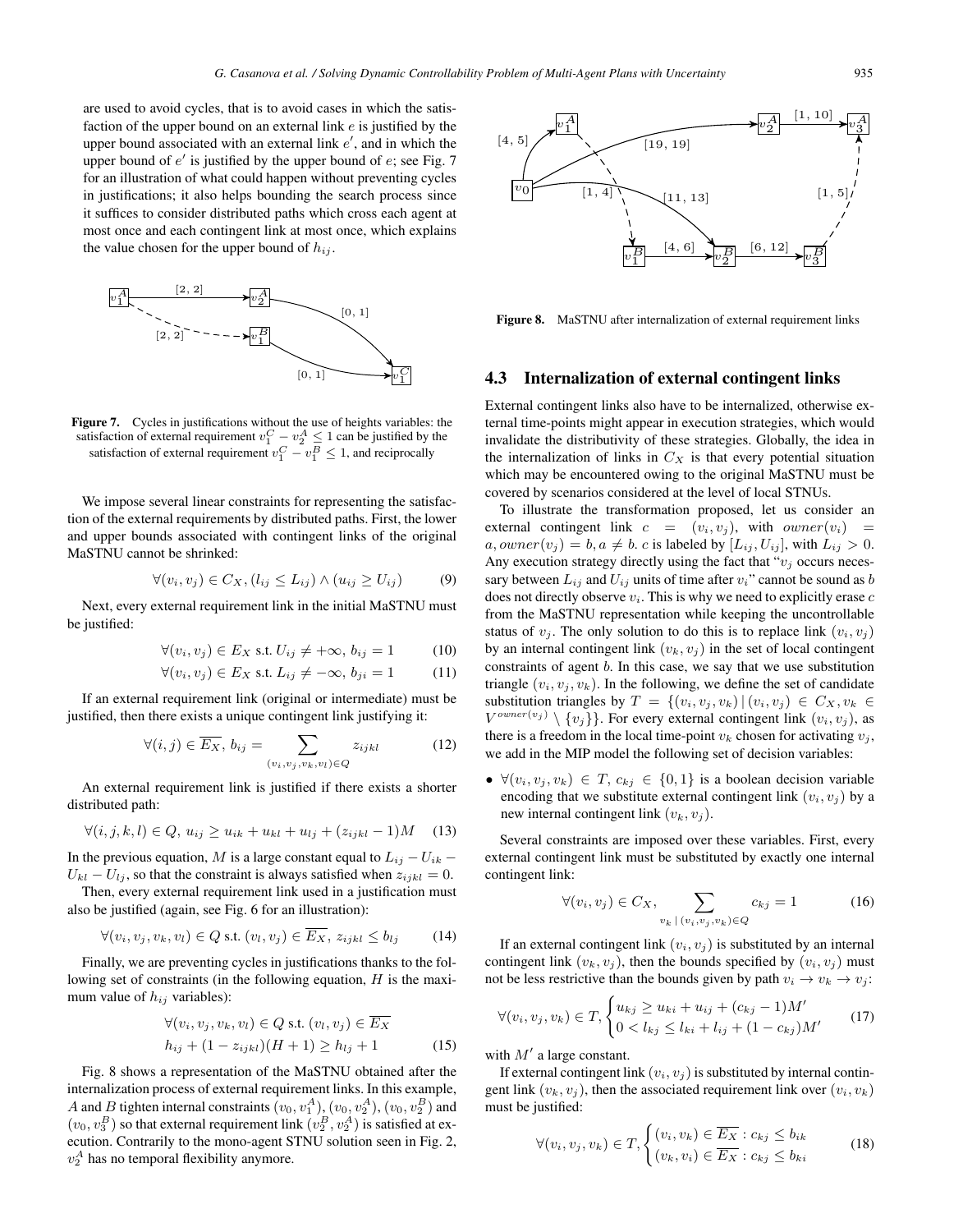Fig. 9 shows the distributed MaSTN obtained after internalizing both external requirement links and external contingent links. Compared to the previous example,  $(v_0, v_3^B)$  had to be constrained further. Moreover,  $(v_0, v_1^B)$  and  $(v_2^A, v_3^A)$  are now contingent links.



Figure 9. MaSTNU after internalization of external requirement and contingent links

## 4.4 Dynamic Controllability of Local STNUs

Finally, we have to express that the local STNU associated which each agent must be dynamically controllable. This is expresses by adapting the model provided in Section 2.4. An adaptation is required because due to the choice in the internalization of external contingent links, the set of local contingent link is not fixed. This implies for instance that the constraint given in Eq. 8 must be replaced by:

$$
\forall v_k \in C_X, \forall v_i \in V^{owner(v_k)} \setminus \{v_k\}, \forall v_m, v_j \in V,
$$
  

$$
w_{ijk} - u_{mj} \le w_{imk} + (1 - c_{ik})M''
$$
 (19)

with  $M''$  a large constant. Similar transformations must be applied for Eq. 4, 5, and 7.

# 4.5 Distributing local STNUs

If a solution to the global MIP problem exists, this solution describes a distributed MaSTNU. The latter can be partitioned into a set of  $N$ local STNUs, one for each agent, while ignoring external constraints. Local STNUs can be dispatched between agents, and the mission can start.

### 4.6 Discussion

Completeness The techniques defined for checking DC are sound but not complete, essentially because of the internationalization of external contingent links, which can make lose some information on the correlation between time-points. More precisely, by transforming an MaSTNU into a set of local STNUs, we do not represent some correlations between contingent time-points. For instance, consider an MaSTNU involving one contingent time-point  $x$  belonging to agent A, two contingent time-points  $y, z$  belonging to agent  $B$ , and two contingent links  $y - x \in [2, 3]$  and  $z - x \in [2, 3]$ . In this case, the temporal constraint  $z - y \in [-1, 1]$  necessarily holds (y and x are correlated). With our approach, we cannot represent it by a contingent link between  $y$  and  $z$  (negative lower bound), and we cannot add a new time-point  $t$  in  $B$  pointing to both  $y$  and  $z$  since  $t$  would have to be observable by  $B$ . We believe that all these points are more STNU related issues (representing non-causal uncertainty).

MIP versus propagation techniques for STNU As mentioned previously, searching for robust execution strategies is a combinatorial task and we cannot directly reuse polynomial DC checking techniques available in the literature [9, 7, 5]. Such a combinatorial aspect is also present in [3] for building an STNU which is DC from an initial STNU which is not.

Case without contingent links The techniques defined can also be used in the particular case where there is no contingent link, that is where the MaSTNU is actually an MaSTN. With regards to existing work on MaSTN, one contribution is that the model introduced allows to compute robust executiong strategies which can be executed independently by the agents. We are not aware of previous works on this point for MaSTN. Also, when there is no contingent link, it can be shown that there is actually no boolean decision variable in the model and the MIP becomes a linear program solvable in polytime.

Objective functions Our method can optimize the set of local STNUs by maximizing objective function  $f_{opt} = \sum_{i < j} (u_{ij} - l_{ij}).$ Many other metrics can be used. For example, Fig 10 shows the local STNUs obtained when minimizing the latest execution time of the last time-point, to finish the mission as soon as possible (minimization of  $f_{opt} = \max_i u_{0i}$ ). With this new objective function, the maximum mission completion time is reduced from 29 time units to 24 time units.



Figure 10. Mission duration optimization

Objective functions can also be used to balance the flexibility of solutions between agents, in order to avoid overly constrained agents. In this case, we define the *normalized flexibility* metrics f:  $\forall a \in \mathcal{A}, f(a) = \frac{1}{|V^A|} \sum_{v_i, v_j \in V^A} (u_{ij} - l_{ij}).$  The corresponding objective function to maximize is then  $f_{opt} = \min_{a \in \mathcal{A}} f(a)$ . This is particularly useful when the number of agents is high, since in this case the maximum global flexibility can often be reached by constraining as much as possible an unique agent. Another option can be to keep the initial objective function and constrain the problem such that each agent achieves a minimal threshold  $t$  of normalized flexibility:  $\forall a \in \mathcal{A}, f(a) \geq t$ .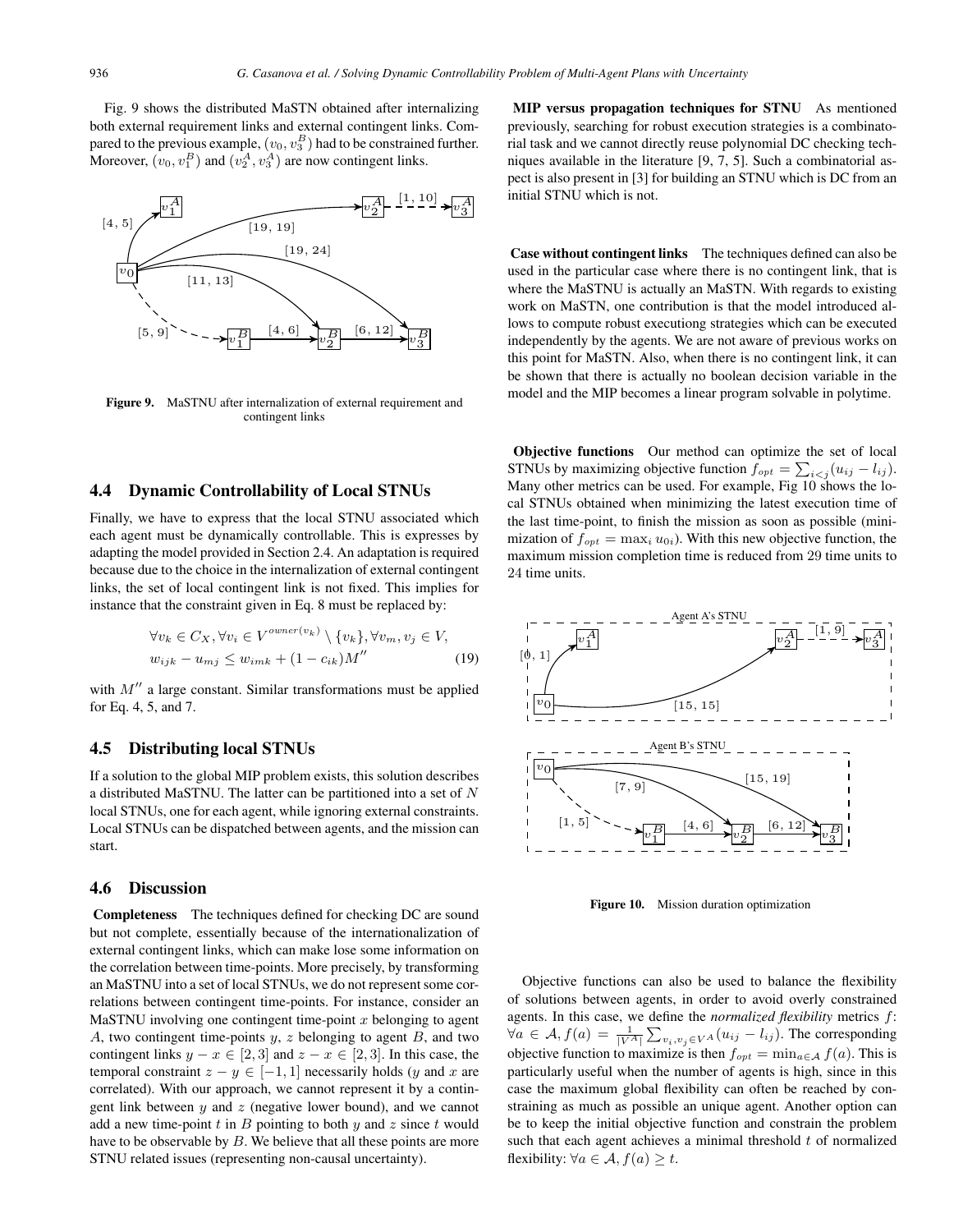## 5 Experiments

Running Times We tested our MIP approach using the CPLEX solver on 500 instances of randomly-generated MaSTNUs, ranging homogeneously from 10 to 40 nodes. All experiments were run on 3.0GHz Intel cores and 4GB memory. Finding the optimal solution to the MIP problem typically takes between 0.2 seconds for the 6 nodes example used in this paper, and 1200 seconds for a 4-agents and 40-nodes example containing 4 external contingent links and 10 external requirement links. However, in this last case a first solution, that strictly improves the solution found by removing external contingent links, is found in 80 seconds, at the expense of a drop in the flexibility of 75% compared to the optimal solution.

It must be noted that our current implementation of DC for local STNU (section 2.4) is based on the  $O(N^5)$ -time DC-checking techniques from [9], and is the primary cause of the scalability performances. A more efficient algorithm in  $O(N^4)$ -time can be found in [6], however this algorithm is more complex to translate into a MIP formalism and is beyond the scope of this paper.

Impact of Observations on Temporal Flexibility For the sake of consistency with real life applications vocabulary, in the remainder of this paper we will refer to external contingent links as *observations*.

We want to measure the improvements made by our method on the "quality" of resulting execution strategies. To this end, we define the *Relative temporal flexibility* of a solution as being the ratio of the value of the objective function of solution to the value of the objective function of the corresponding STNU:

Relative Temporal Flexibility  $= \frac{f_{opt(MaSTNU)}}{f_{opt(STNU)}}$ .

This metric gives us a strong indicator of the "quality" of a solution compared to best and worst cases. At 100% it means the solution is as much flexible as the corresponding STNU, at  $0\%$  it means that the solution found is totally rigid with no tolerance for execution error.

We also assume that external contingent links take values in  $[0, x]$ , i.e observations of events by other agents are made within  $x$  unit of times. We compare  $x$  to the temporal flexibility of external requirement links in order to obtain the *relative delay of observations*:

Relative delay of observations  $= \frac{|E^X|}{|C^X|} \cdot \frac{\sum_{(v_i, v_j) \in C^X} (u_{ij})}{\sum_{(v_i, v_j) \in E^X} (u_{ij} - l_{ij})}$ .

This ratio measure the "quality" of observations (lower ratio means better quality), which may be translated as cost in real applications.

Fig 11 shows the impact of the number of observations (i.e number of external contingent links) and their quality (i.e their immediacy) on the relative flexibility of the solution found by our method. The parameters of the generated MaSTNUs are as follow: 4 agents of 5 nodes each, 4 external requirement links (connecting two randomlychosen nodes from distinct agents). The number of internal requirement (resp. contigent) links for each agent were randomly drawn from 4 to 6 (resp. from 0 to 2). Additional nodes and external contingent links, representing observations, were then added depending on the experiments.

Each point on a curve represents the mean of the relative flexibility of the solution found over 10 MaSTNUs randomly-generated with the corresponding set of parameters. We display the results for two limit cases, the "Full observations" and the "No observations" cases, and an intermediary one, the "Half observations" case.

The "No observation" curve corresponds to MaSTNUs without any external contingent links:  $C_X = \emptyset$ . In this case, agents cannot receive any informations during execution, so the flexibility of the solution is minimal: agents must agree on a rigid schedule before



Figure 11. Influence of numbers of observations and delays

execution start. This threshold depends on the MaSTNUs considered, other MaSTNUs may have lower or higher relative flexibility than the 20% reported in our experiments in case of absence of observations.

The "Full observations" curve corresponds to MaSTNUs wherein each event is observed by each other agent:  $\forall v \in V, \forall a \in A, a \neq 0$  $owner(v), \exists w \in V^a \text{ s.t. } (v, w) \in C_X.$  In the extreme case with no delays of observation, the resulting solution has the same quality than if the MaSTNU were considered as a STNU. In the opposite extreme case with high delays of observation, no useful informations can be received from the observations, and the agents must act on their own as in the no observation case.

The "Half observations" curve corresponds to MaSTNUs identical to the "Full observations" set, except half of vertices in  $V$  are not observed by any other agent. The quality of the solution actually depends on which vertices are observed: for instance observations of external vertices are more likely to be useful than observations of internal vertices.

Higher numbers of observations lead to higher flexibility of solutions, at the expense of increased computational costs and potentially increased workload during the mission if the observations were not initially scheduled.

## 6 Conclusion

Dynamic controllability is an important property for temporal plans with uncertainty as it improves the odds of success of a mission. In this paper we showed how to handle uncertain temporal constraints in multi-agent temporal plans thanks to Multi-agent Simple Temporal Network with Uncertainty, and how to use a MIP model to get executable plans which are dispatched between the agents. There are several future work directions for improving the management of MaSTNU, such as solving the MIP incrementally to repair infeasible MaSTNUs by adding observations one by one while optimizing computation times, or distributing the MIP solving process in order to reoptimize temporal plans during the mission, or taking into account the existence of communication rendez-vous [8].